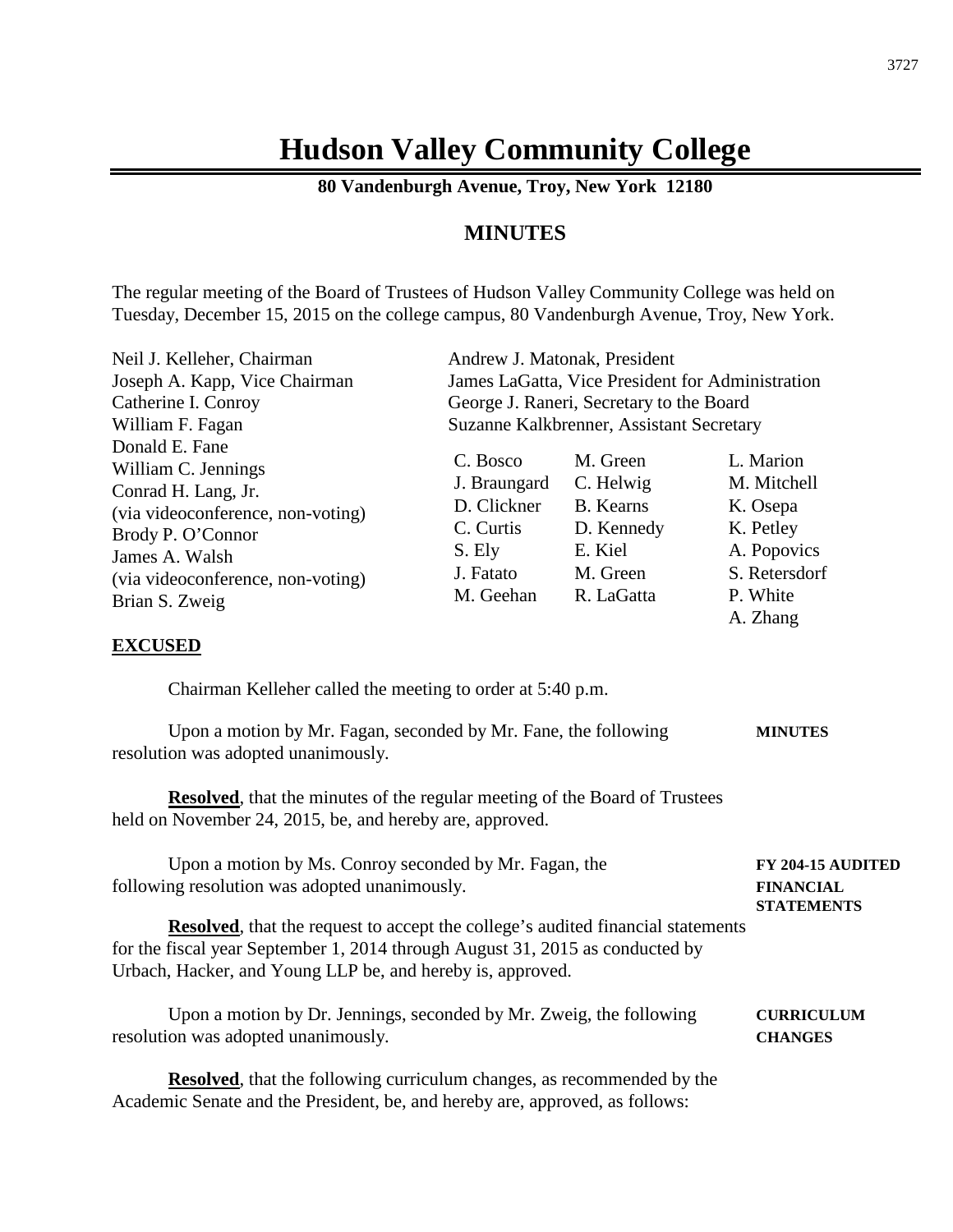#### **1. New Certificates:**

# *A. Special Education Assistant Certificate*

Many of our Teaching Assistant students have expressed interest in working with students with special needs. This new certificate will allow those interested students to focus their studies on Special Education and will prepare students to earn the New York State Teaching Assistant Certification, Level 111. Students will be better prepared to take a position as a special education assistant or paraprofessional who works with individuals with special needs, such as a one-on-one aide in a school district or a direct support assistant (DSA) for persons with Developmental Disabilities. Students earning this certificate would be prepared for a position as a teaching assistant in a public school, K-12, as a paraprofessional working in a self-contained special education classroom, as an assistant in a special education center (such as the CP Center, Helping Hands, etc.) or as a direct support assistant working in a group home or facility for persons with disabilities.

# *B. Chemical Dependency Counseling Certificate*

This certificate is being proposed to increase the number of professional students utilizing HVCC to obtain the Office of Alcoholism and Substance Abuse Services (OASAS) 350 Hour Certificate that is necessary to sit for the NYS Credentialed Alcoholism and Substance Abuse Counselor (CASAC) exam. Multiple colleges around New York offer a similar program, and HVCC is losing students to these programs.

## • *New course:*

## • *CDEP 210, Current Issues in Addictions* - *3 credit hours* - *Fall 2016*

This seminar-based course explores important contemporary issues I the chemical dependency field. The seminar will provide students with an in-depth understanding and solution-focused approach to current challenges in the field. The particular areas of focus will be announced each term.

## **2. Reactivation of Program and Change in Degree Requirements:**

#### *A. Human Services A.A.S. Degree*

The Human Services Department has seen a population shift in those students entering the major. More non-traditional students are entering the program who are currently employed in the field. For these students, their desired outcomes are different. The ability to take additional elective courses will enhance their -ability to seek job promotions and tailor their course work to the population they are serving. Reactivating this degree will definitely help students planning on transfer to private colleges and will allow students seeking immediate employment the option of taking courses in psychology, health and wellness, criminal justice, bereavement studies, etc. The choice between a Human services AS degree and an AAS degree is a clear benefit to our students.

| <b>Change in Degree Requirements:</b> |                                      |  |  |
|---------------------------------------|--------------------------------------|--|--|
| <b>Current:</b>                       | New:                                 |  |  |
| Deactivated Human Services A.A.S.     | Degree requirement changes have been |  |  |
| degree program.                       | made—reactivate program.             |  |  |
| <b>Removing:</b>                      | <b>Adding:</b>                       |  |  |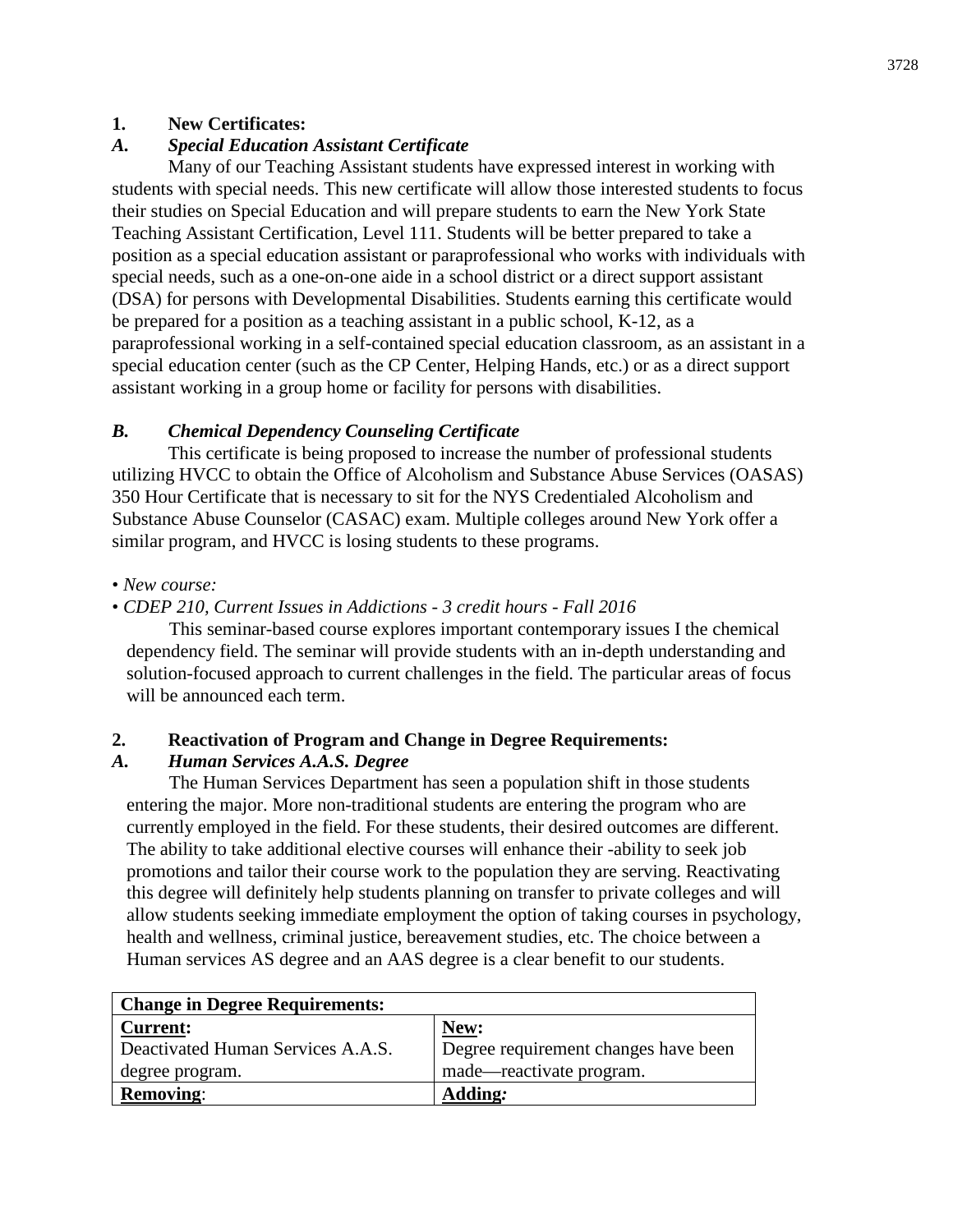| HUSV 115, Perspectives on Disabilities<br>or PSYC 210, Abnormal Psychology.<br>HUSV 120, Problems of Adolescence or<br>HUSV 125, Older Adults and the Social<br>Environment.<br>HUSV 255, Case Management and<br>HUSV 256, Case Management<br><i>Internship</i> or<br>(1) Restrictive Electives<br>(1) Restricted Elective 6<br>(1) Biology or Math Elective 3<br>(1) Electives as Advised 4 | HUSV 109, *** Orientation to<br><b>Field Work</b><br>Adding*** footnote designation to<br>HUSV 105 and HUSV109<br>(2) Liberal Arts and Sciences Elective 3<br>(3) Mathematics Elective 3<br>(4) Restricted Electives 6<br>Free Elective 6                                                                                                                                                                                                                                                                                                                                                         |
|----------------------------------------------------------------------------------------------------------------------------------------------------------------------------------------------------------------------------------------------------------------------------------------------------------------------------------------------------------------------------------------------|---------------------------------------------------------------------------------------------------------------------------------------------------------------------------------------------------------------------------------------------------------------------------------------------------------------------------------------------------------------------------------------------------------------------------------------------------------------------------------------------------------------------------------------------------------------------------------------------------|
| <b>Current footnotes read:</b><br>***Recommended for students<br>considering transfer.<br>(1) As approved by the department<br>chairperson                                                                                                                                                                                                                                                   | <b>New footnotes read:</b><br>*** A grade of "C" is required for<br>program completion.<br>**** This requirement may be waived<br>based on department chair approval of<br>completion of a bachelor's degree.<br>(1) Course must be designated as an<br>"HVCC Liberal Arts and<br>Sciences, Science" course within<br>the BIOL subject code.<br>(2) Course must be designated as an<br>"HVCC Liberal Arts and<br>Sciences" course.<br>(3) Course must be designated as an<br>"HVCC Liberal Arts and<br>Sciences, Mathematics" course<br>and be MATH 120 or above.<br>(4) Any CDEP or HUSV course. |

# **3. Change in Degree Requirements:**

# *A. Respiratory Care A.A.S. Degree*

The department seeks to reduce the credits in this program to meet the 72 credit limit granted by SUNY and add additional course options to limit degree substitutions.

| <b>Current:</b>                           | New:                                       |
|-------------------------------------------|--------------------------------------------|
| PSYC 200, Child Psychology                | Removing PSYC 200, Child                   |
| RESP 130, Ethics and Administration       | Psychology                                 |
| <b>BIOL 139, Anatomy &amp; Physiology</b> | RESP 130, ** Ethics and                    |
| 75 credits required for degree            | Administration or ICVT 200,                |
|                                           | Introduction to Health Care                |
|                                           | BIOL 139, ** Anatomy & Physiology or       |
|                                           | <b>BIOL 271, Anatomy and Physiology II</b> |
|                                           | 72 credits required for degree             |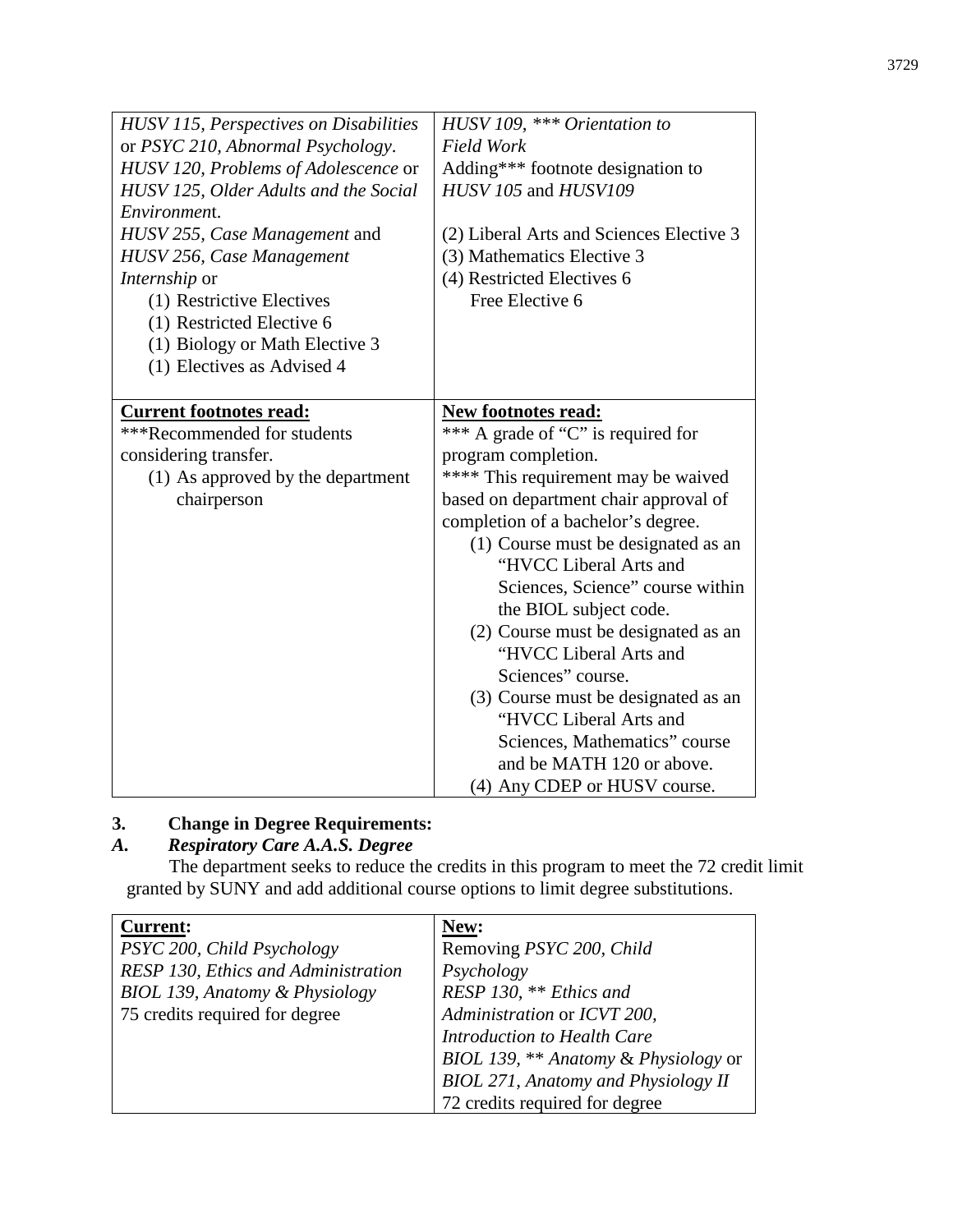#### *B. Diagnostic Medical Sonography Certificate*

These changes increase the credit and contact hours to provide additional class and/or lab time. The changes to the program would foster student success in light of additional career requirements. The accrediting body acknowledged our findings and therefore these changes are being made.

| <b>Current:</b>                   | New:                              |
|-----------------------------------|-----------------------------------|
| $SONO$ 254 - 2 credits            | SONO 254 - 3 credits              |
| $SONO$ 256 - 2 credits            | $SONO$ 256 - 3 credits            |
| $SONO 264 - 2 credits$            | SONO 264 - 3 credits              |
| $SONO$ 266 - 2 credits            | SONO 266 - 3 credits              |
| <b>Total Credits Required: 44</b> | <b>Total Credits Required: 48</b> |

• *Change in Credit and Contact Hours:*

| SONO 254, Cross Sectional Anatomy of Abdomen – Fall 2016 |                        |  |  |
|----------------------------------------------------------|------------------------|--|--|
| <b>Current:</b>                                          | New:                   |  |  |
| 2 lecture                                                | $\overline{3}$ lecture |  |  |
| $0$ lab                                                  | 1 lab                  |  |  |
| 2 credit hours                                           | 3 credit hours         |  |  |

| SONO 256, Cross Sectional Anatomy of OB/GYN – Fall 2016 |                |  |  |
|---------------------------------------------------------|----------------|--|--|
| <b>Current:</b>                                         | New:           |  |  |
| 2 lecture                                               | 3 lecture      |  |  |
| $0$ lab                                                 | 1 lab          |  |  |
| 2 credit hours                                          | 3 credit hours |  |  |

| SONO 264, Pathophysiology of the Abdomen – Spring 2017 |                |  |  |
|--------------------------------------------------------|----------------|--|--|
| <b>Current:</b>                                        | New:           |  |  |
| 2 lecture                                              | 3 lecture      |  |  |
| 2 credit hours                                         | 3 credit hours |  |  |
| SONO 266, Pathophysiology of OB/GYN - Spring 2017      |                |  |  |
| <b>Current:</b>                                        | New:           |  |  |
| 2 lecture                                              | 3 lecture      |  |  |
| 2 credit hours                                         | 3 credit hours |  |  |

## *C. Echocardiography Certificate*

These changes increase the credit and contact hours to provide additional class and/or lab time. The changes to the program would foster student success in light of additional career requirements. The accrediting body acknowledged our findings and therefore these changes are being made.

• *Change in Credit and Contact Hours:*

| $\text{ECHO } 254$ , Echocardiography I – Fall 2016 |                |  |  |
|-----------------------------------------------------|----------------|--|--|
| <b>Current:</b>                                     | New:           |  |  |
| 2 lecture                                           | 3 lecture      |  |  |
| $0$ lab                                             | 1 lab          |  |  |
| 2 credit hours                                      | 3 credit hours |  |  |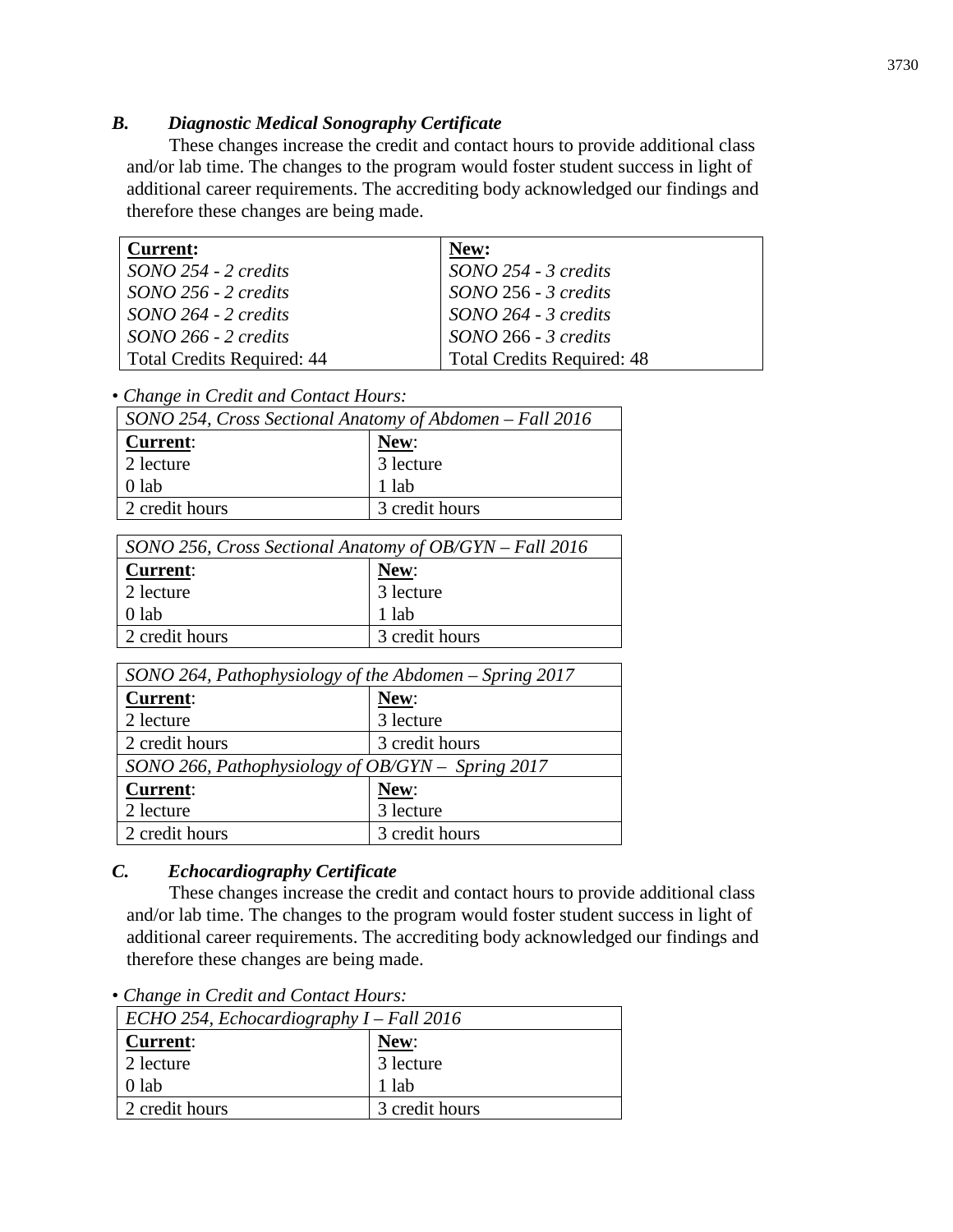*Pathology of the Heart Echocardiography II* **Current**: 3 lecture 0 lab **New**: 3 lecture 1 lab 3 credit hours 3 credit hours **4. Deactivation:** *A. Disabilities Studies Certificate* The department is deactivating this program due to low enrollment. The Disabilities Studies Certificate was originally proposed by both the Human Services and Early Childhood Education departments. Due to low enrollment this certificate will be deactivated. Both departments are in agreement. Many students find it is beneficial to enroll in the Human Services A.S. degree rather than the Disabilities Studies Certificate. The new Special Education Certificate will better meet the needs of their students. Upon a motion by Mr. Fane, seconded by Dr. Kapp, the following **HVCC FOUNDATION**resolution was adopted unanimously. **FY 2014-15 AUDITED FINANCIAL Resolved**, that the request to accept the Hudson Valley Community College **STATEMENTS** Foundation, Inc.'s audited financial statements for Year ended June 30, 2015 and Ten-Month Period ended June 30, 2014, as conducted by Urbach, Hacker and Young LLP, as recommended by the Foundation Board of Directors on September 23, 2015, be, and hereby is, approved. Upon a motion by Ms. Conroy, seconded by Dr. Jennings, the following **STATE OF THE** resolution was adopted unanimously. **COLLEGE REPORT, 2014-2015 Resolved**, that the request for approval of the State of the College Report, 2014-2015, be, and hereby is, approved. **INFORMATION ITEMS INFORMATION** The following information items were noted: **ITEMS A. FULL-TIME FACULTY** 1. School of Health Sciences Lori Purcell, Department Chair, Mortuary Science, f/t appt., eff.  $1/19/16$  \$58,962/yr +\$8750 Stipend Patricia Birch, Instructor, Human Services, f/t appt., eff.  $1/19/16$  \$48,981/yr

|  |  |  |  |  | • Change in Course Title and Contact Hours: |  |
|--|--|--|--|--|---------------------------------------------|--|
|--|--|--|--|--|---------------------------------------------|--|

**Current**:

*ECHO 266, Echocardiography II* – *Spring 2017*

**New**: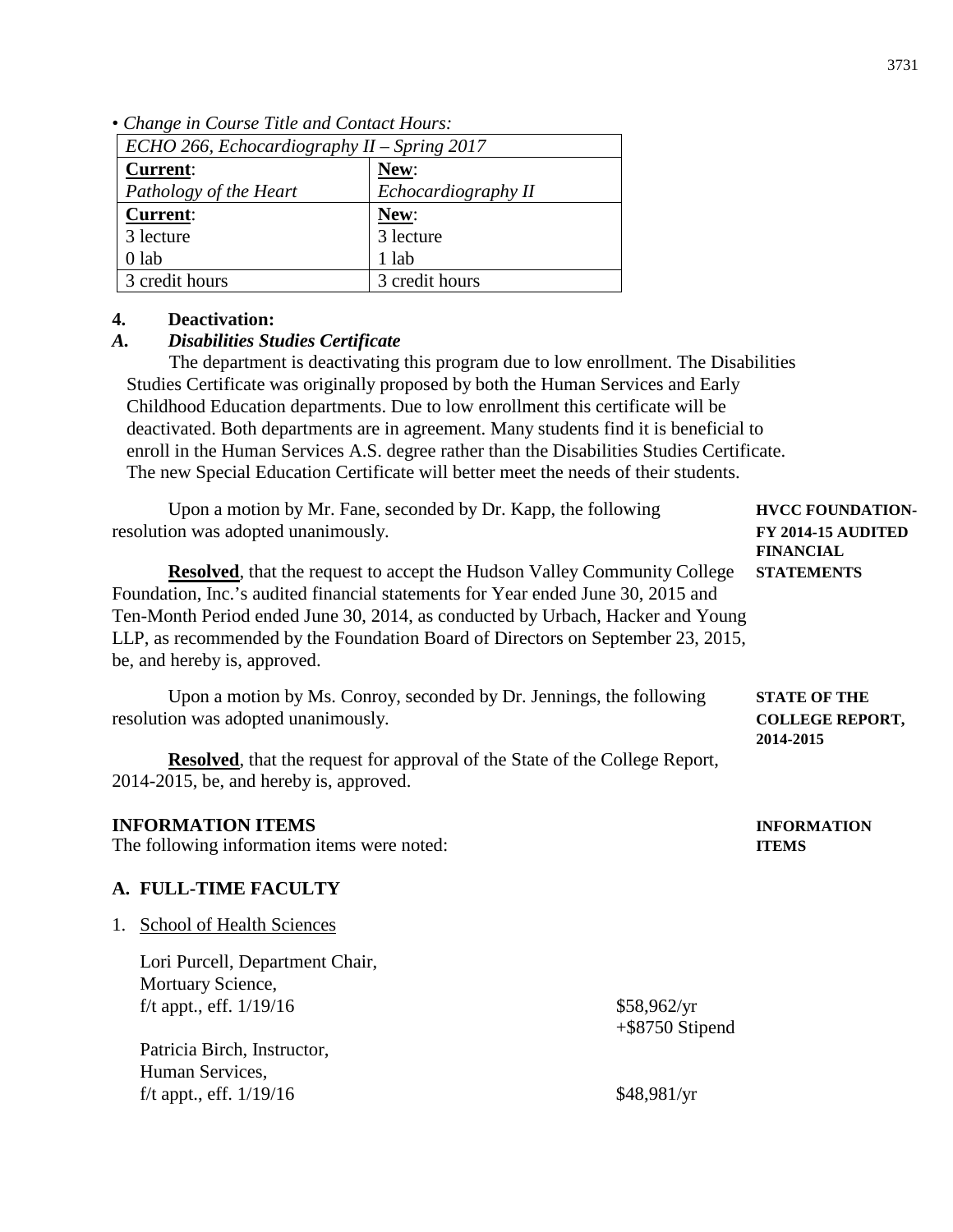# **B. FULL-TIME NON-TEACHING PROFESSIONALS**

# 1. Academic Affairs

|    | Laura Cullen, Technical Assistant,<br>Health Sciences and Liberal Arts & Sciences,<br>$p/t$ apt., eff. 11/20/15 or thereafter             | \$19.0840/hr |
|----|-------------------------------------------------------------------------------------------------------------------------------------------|--------------|
| 2. | <b>Enrollment Management and Student Development</b>                                                                                      |              |
|    | David Ames, Assistant Baseball Coach,<br>Intercollegiate Athletics,<br>f/t temp. appt., eff. $12/2/15$                                    | \$1000/yr    |
|    | Shawnna Case, Counselor,<br>Center for Careers and Transfer,<br>f/t appt. (grant-funded), eff. $11/20/15$ or thereafter                   | \$42,500/yr  |
|    | <b>C. PART-TIME FACULTY</b>                                                                                                               |              |
| 1. | School of Liberal Arts and Sciences                                                                                                       |              |
|    | Wilfred Segarra, Instructor,<br>English, Foreign Languages and English as a Second Language<br>(HS Model),<br>$p/t$ appt., eff. $1/19/16$ | \$0          |
|    | Josephine Tebano, Instructor,<br>English, Foreign Languages and English as a Second Language,<br>p/t appt., eff. 1/19/16                  | \$1113/sch   |
|    | 2. School of Health Sciences                                                                                                              |              |
|    | Jena Iversen, Instructor,<br>Dental Hygiene,<br>$p/t$ appt., eff. $1/19/16$                                                               | \$1113/sch   |
|    | <b>D. PART-TIME NON-TEACHING PROFESSIONALS</b>                                                                                            |              |
| 1. | <b>Educational Opportunity Center</b>                                                                                                     |              |
|    | Ellen Eisenbraun, Tutor,<br>E.O.C.,<br>p/t appt., eff. $11/20/15$ or thereafter                                                           | \$15/hr      |